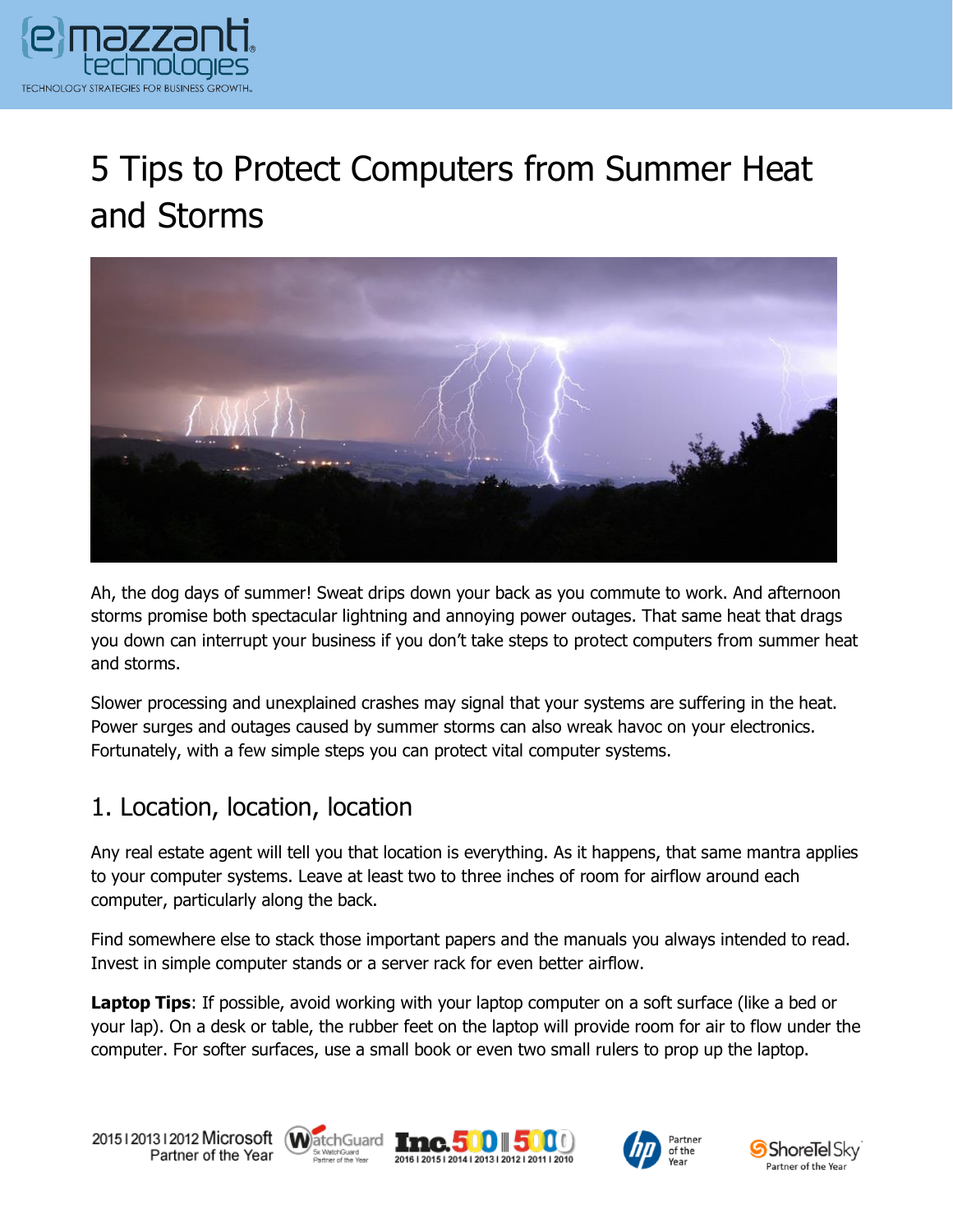## 2. Care about your fans

The CPU, graphics cards and other computer components generate a great deal of heat. To combat that heat, computers come with internal fans to circulate air. Keeping those fans in good working order is critical to a well-running system.

Keep in mind the following:

- Clean the inside of office computers every 8-12 months, particularly the internal fans. All it takes is a can of compressed air and a small brush.
- At the same time check to ensure that fans are operating. You can do this by turning on the computer with the case open. There should be two or three fans inside the box.
- If increased cooling is necessary, consider adding a case fan, attached inside the computer to the front or back of the case. Several manufacturers also make specialized fans for individual components, such as high speed computer memory.
- In many cases, computers come installed with very basic CPU fans. Upgrading to a more efficient fan can increase cooling power.

conditioning over the weekend to try and save money.



3. Protect computers from summer heat Keep the summer heat outside. Computers prefer a room temperature of no more than 77 degrees Fahrenheit, with humidity between 35% and 80%. Resist the temptation to turn off the office air

For added protection, install a smart thermostat that will alert you if the temperature moves higher than the desired range. Catching an air conditioning problem early can save costly electronics repairs.

## 4. Manage power and data

A few simple habits can go a long way to protect computers from summer heat and storms. Try incorporating these basic best practices:

- Shut down workstations at the end of the day. This not only cools the system but also protects against power surges caused by storms.
- Adjust your power settings and screensaver to switch the system to Sleep or Hibernate mode when not in use.